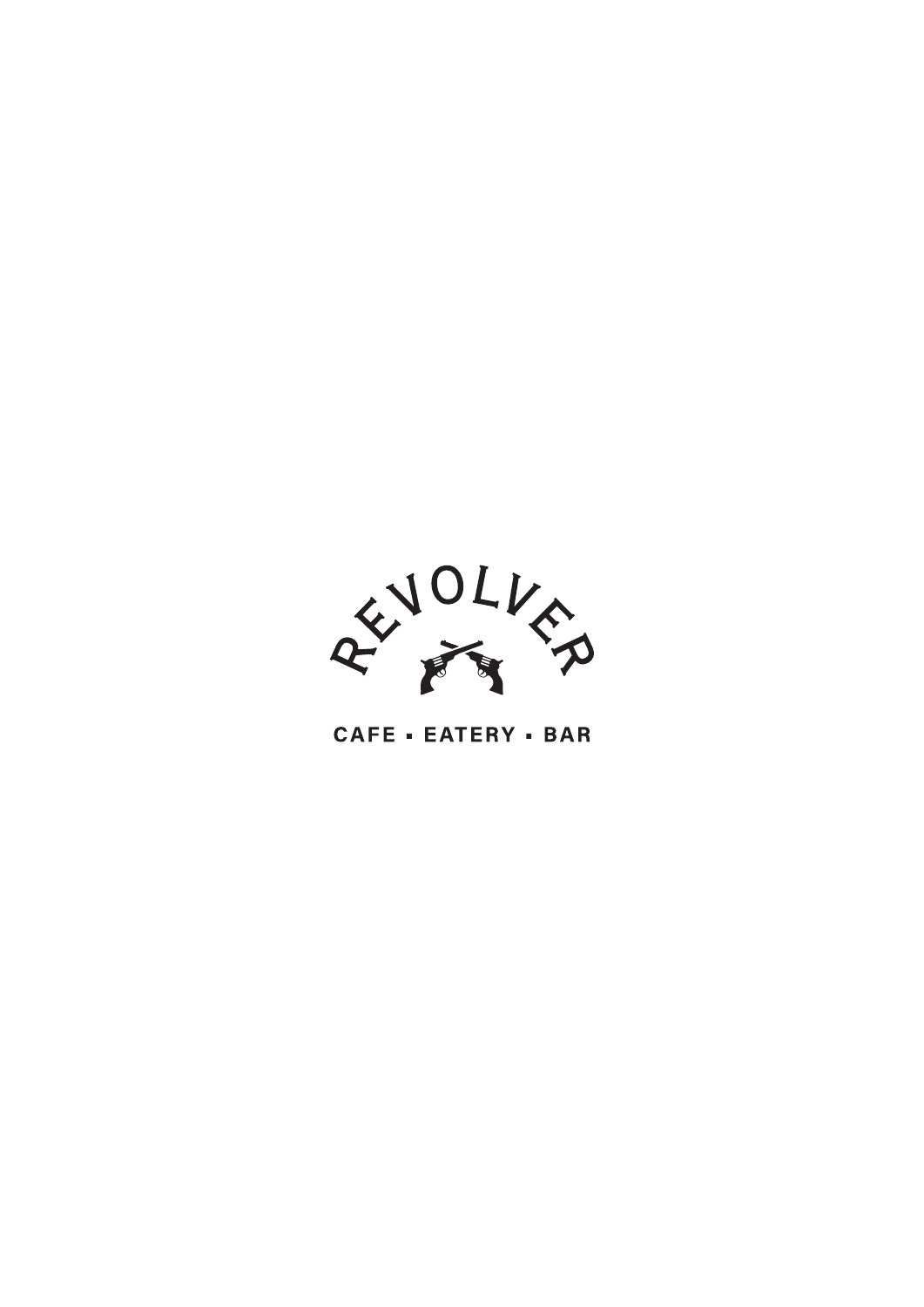#### **ALL DAY**

**Tropical Fruit Plate** - seasonal fruits, mint & lime juice, served with burnt vanilla yoghurt (v) - 65K -

**Acai Smoothie Bowl** - tropical fruit, coconut, quinoa granola & fresh berries (vg) (gf) - 85K -

**Banoffee French Toast** - chocolate ganache, banana, salted caramel, pecan clusters, banana ice cream (v) - 90K -

**Revolver Waffes** - maple syrup, berry compote, honey mascarpone, vanilla gelato, baby mint (v) - 85K -

**Breakfast Burger** - bacon, egg, american cheese, potato hash, chipotle mayo & house bbq sauce on milk bun - 80K -

**Smashed Avocado** - whipped fetta, capers, shallot, parmesan cracker, leaf salad on Turkish bread (v) - 75K - + poached egg - 15K -

**Revolver Scrambled Eggs** - basil, prosciutto, grilled tomato, pesto, hollandaise, parmesan with sourdough - 90K -

**Manchego and Chorizo Croquettes** with scrambled eggs, bbq corn, kale, corn custard, pico de gallo - 75K -

**Eggs Benny** - 2 poached eggs, hollandaise sauce served in a buttery croissant (v) - 75K - + salmon - 40K - | + shaved ham - 30K -

**Baked Eggs** - 2 eggs baked in a spiced tomato sauce with feta, basil with Turkish bread (v) - 85K -

**Big Breaky** - fried eggs, crispy bacon, sausages, mushrooms, grilled tomato and hash browns on sourdough - 95K -

**Sourdough Toast** - choice of vegemite, strawberry jam, peanut butter, nutella on toasted sourdough (v) - 50K -

**Eggs Your Way** - 2 free range eggs on toasted sourdough tomato chutney (y) - 65K-

#### **SIDES**

Mushrooms / Avocado / Bacon / Beef Sausage - 25K - Hash Brown / Grilled Tomato - 25K - Halloumi / Smoked Salmon - 40K - Extra Egg - 15K -Waffle Fries - 50K -

### $\widetilde{r}$

**Triple Cheese Sourdough Tostie** - mozzarella & cheddar topped with grated parmesan (v) - 85K -

**Reuben Sandwich** - sauerkraut, house made pastrami, russian dressing & mozzarella on toasted sourdough - 90K -

**Cold Cut Sandwich** - poached chicken, pickled cucumber, cos lettuce, watercress, horseradish mayo on thick sliced bread - 80K -

**Herb Battered Fish Taco** - house pickles, shaved cabbage, mango, red onion & coriander salsa 1 pc - 35K -

**Jackfruit Al Pastor Taco** - salsa verde, pineapple chutney, pickled red onion 1pc (vg) - 35K -

**Coal Grilled Chicken Skewer** - bbq pita, tzatziki, pickles, tabouli, white bean hummus - 95K -

Piri Piri Chicken Burger - crispy chicken, butter lettuce, Portuguese chili sauce & mayo on a milk bun served with french fries - 100K -

**Smashed Beef Burger** - 100% Aussie beef patty, cheese, pickles, crispy bacon, butter lettuce on a toasted milk bun served with french fries - 115K -

**Soba Noodle Salad** - buckwheat noodles, goma dressing, pickled ginger, seaweed salad, avocado, black sesame - 85K - + chicken - 35K - | + smoked salmon - 40K - | + tofu - 30K -

**Caesar Salad** - with baby cos leaves, croutons, bacon & parmesan with caesar dressing & poached egg - 85K - + chicken - 35K - | + smoked salmon - 40K - | + tofu - 30K -

**Superfood Salad** - quinoa, grains, toasted pepitas, shallots, feta, soft herbs, kale, spring onion, pomelo, lemon dressing - 90K - + chicken - 35K - | + smoked salmon - 40K - | + tofu - 30K -

**Burrito Bowl** - Mexican rice, avocado, sour cream dressing, bbq corn, beans, pico de galo, coriander, roasted capsicum, lime - 75K - + chicken - 35K - | + smoked salmon - 40K - | + tofu - 30K -

**Mac & Cheese** - macaroni, cheddar, parmesan & bread crumbs baked to perfection (v) - 80K -

**Chicken Nasi Goreng** – chicken, rice, pickles & sambal served with crackers & a fried egg - 70K -

**Southern Fried Chicken** - crispy chicken, pickled chilli, fermented chilli sauce - 70K -

**Polenta Fries** - with parmesan & aioli (v) (gf) - 60K -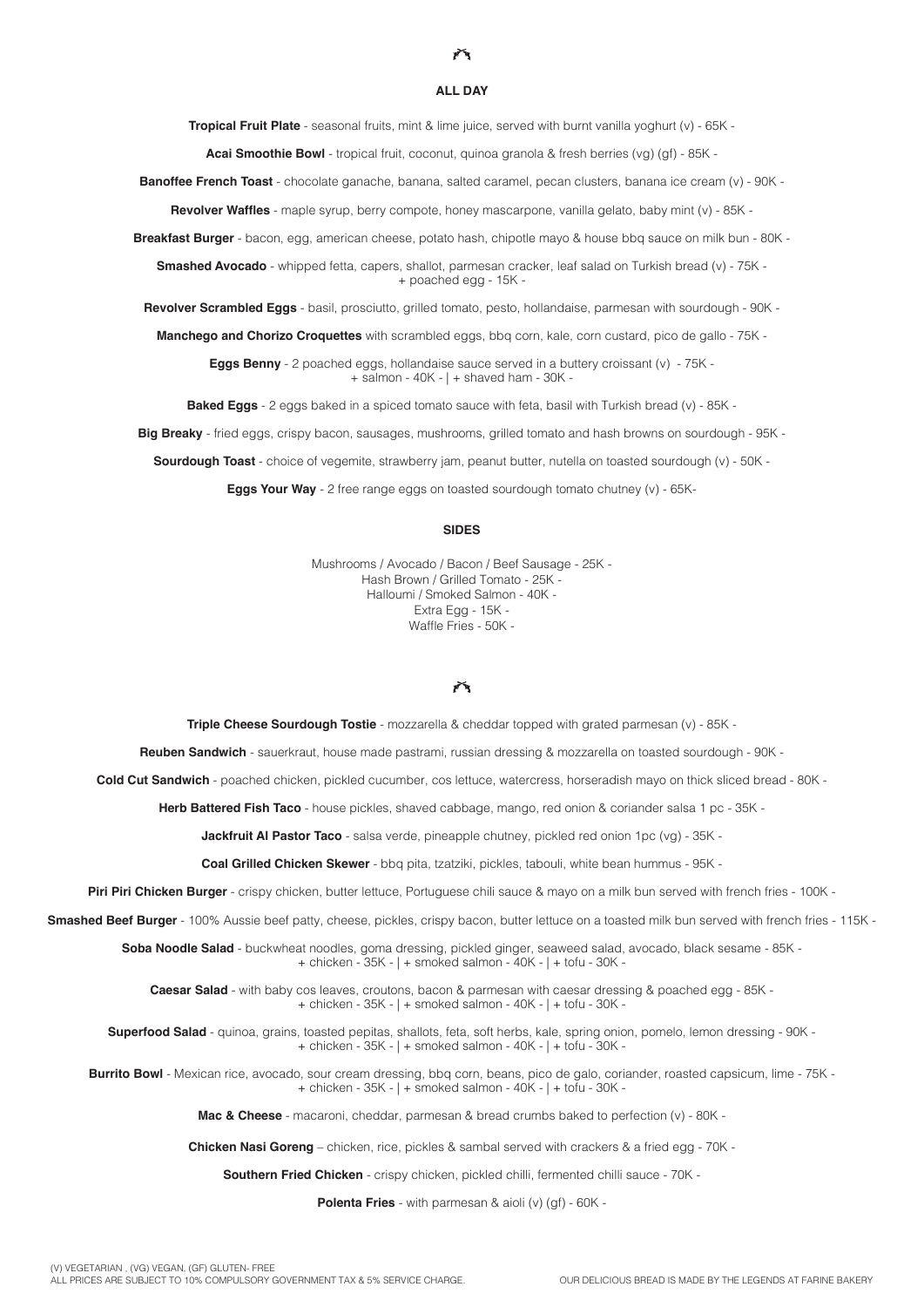#### **COFFEE & OTHER STUFF**

**Black** Ristretto, Espresso, Long Black - 30K -

**White** Macchiato, Piccolo, Flat White, Latte, Mocha, Iced Latte, Cappuccino - 35K -

**Filter** Pour Over - 40K -

**Scoops** Affogato, Iced Chocolate or Iced Coffee with Ice Cream - 45K -

**Coffee Shake** blended espresso, ice cream, milk - 45K -

**Frappaccino** blended espresso, ice, milk & whipped cream choose from chocolate, caramel, choc-mint or vanilla - 55K -

**Hot or Iced Tea** English Breakfast, Earl Grey, Green, Lemongrass, Peppermint, Chamomile - 30K -

**Hot or Iced Chocolate** - 30K -

**Iced Latte Bottle** - 45K - **Cold Brew Bottle** - 40K - Six Pack also Available 250K / 200K

**Chai Latte** - 35K -

**Matcha Latte** - 35K -

| <b>EXTRAS</b> |     | <b>MILK ALTERNATIVES</b> |     |
|---------------|-----|--------------------------|-----|
| Strong        | 10K | Almond                   | 10K |
| Large         | 10K | Soy                      | 10K |
| Decaf         | 5K  | Oat Milk                 | 10K |

ň

**JUICES**

Fresh orange Apple, beetroot, carrot, ginger Spinach, apple, cucumber, ginger Whole Coconut - 35K - - 40K -

# **SHAKES**

 $-40K -$ 

Banana, dates & peanut butter Chocolate, coconut & banana Lychee, lime, mint & coconut

## **HANDCRAFTED DRINKS**

Crisp Green Apple Cooler - 45K -

Red Cherry & Kaffir Leaf Cooler - 45K -

Probiotic Ginger Bear - 45K -

# **MINERAL WATER**

**Balian Water** Still / Sparkling - S 30K / L 45K -

**San Pellegrino** Sparkling water- 45K -

**House Carafe Sparkling Water 800ml** - 45K -

# **SODAS**

**Sodas** Coca Cola, Sprite, Diet Coke, Soda Water, Ginger Ale - 25K -

 $\mathcal{F}_{\mathbf{X}}$ 

# **SWEETS**

**Revolver's Famous Carrot Cake Sandwich** - 40K -

**Banana Bread** with butter - 35K -

**Revolver Tiramisu** - 50K -

**Pavlova** - mixed berries, passion fruit, vanilla cream - 60K -

**Apple & Cinnamon Tarte Tartin** with creme fraiche ice cream - 60K -

ALL PRICES ARE SUBJECT TO 10% COMPULSORY GOVERNMENT TAX & 5% SERVICE CHARGE.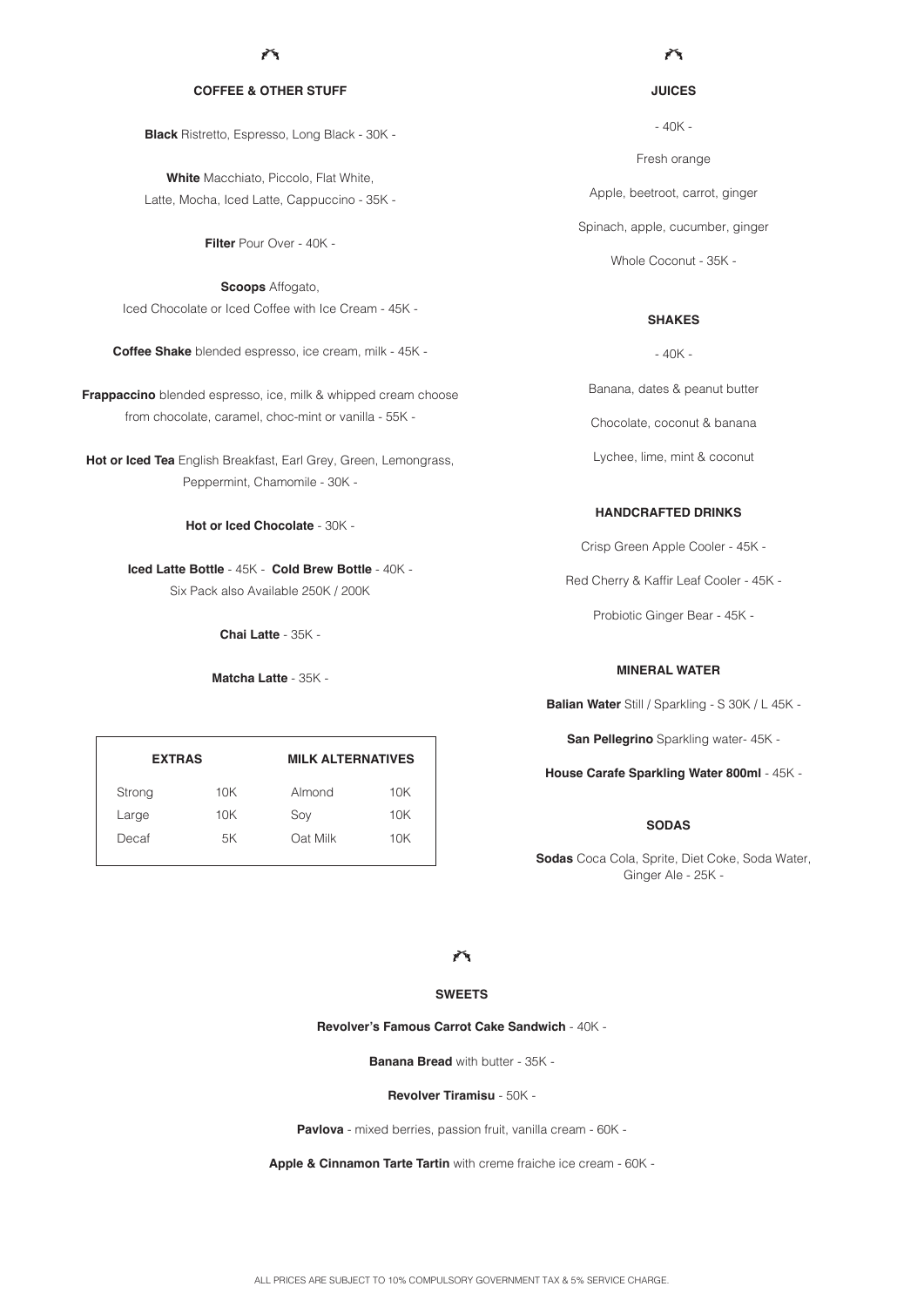#### **ALL NIGHT**

ñ

**Marinated Olives** evo, orange zest (v) (gf) - 55K - **Salt & Pepper Calamari** chili mayo, lime - 50K - **Saganaki** fried halloumi, & honey sesame (v) (gf) - 70K - **Polenta Fries** with parmesan & aoli (v) - 60K - **Burrata** mixed cherry tomatoes, evo & basil on grilled sourdough (v) - 80K -**Revs Meatballs** house made tomato sauce, ricotta & pita bread - 80K -

**Crispy Chicken** with honey butter & fermented chili sauce - 70K -

**Mac & Cheese** macaroni, cheddar, parmesan & breadcrumbs baked until perfection (v) - 80K -

**Mushroom Fettuccine** creamy mixed mushroom & white wine sauce with crispy sage (v) - 85K -

**Rigatoni** red wine braised beef shanks, parsley, pangrattato & parmesan - 95K-

**Pork Cottaleta** crumbed pork loin, sage, lemon, black olive & nasturtium - 95K-

**Rev's Ramen** chicken char siu, scallions, nori, bok choy, egg & handmade ramen noodles - 85K - **Nasi Goreng** chicken, rice, pickles, sambal served with crackers & a fried egg (gf) - 70K-

**Herb Crumbed Fish Burger** house pickles, ginger, aioli, sorrel leaf, on a toasted milk bun & french fries - 100K - **Piri Piri Chicken Burger** butter lettuce, Portuguese chili sauce, mayo on a toasted milk bun & french fries - 95K - **Beef Burger** cheese, pickles, crispy bacon, butter lettuce on a toasted milk bun & french fries - 115K - **Quinoa tabouleh salad** caraway carrots, avo, cucumber, hummus, lime dressing & sourdough crostini Chicken - 90K - | Halloumi (v) - 85K -

**Chicken Caesar Salad** crispy skin chicken with baby cos leaves, croutons, bacon & parmesan with a Caesar dressing - 70K - | +poached egg - 15K -

# ñ

#### **SWEETS**

**Revolver's Famous Carrot Cake Sandwich** - 40K -

**Banana Bread** with butter - 35K -

#### **Revolver Tiramisu** - 50K -

**Pavlova** - mixed berries, passion fruit, vanilla cream - 60K -

**Apple & Cinnamon Tarte Tartin** with creme fraiche ice cream - 60K -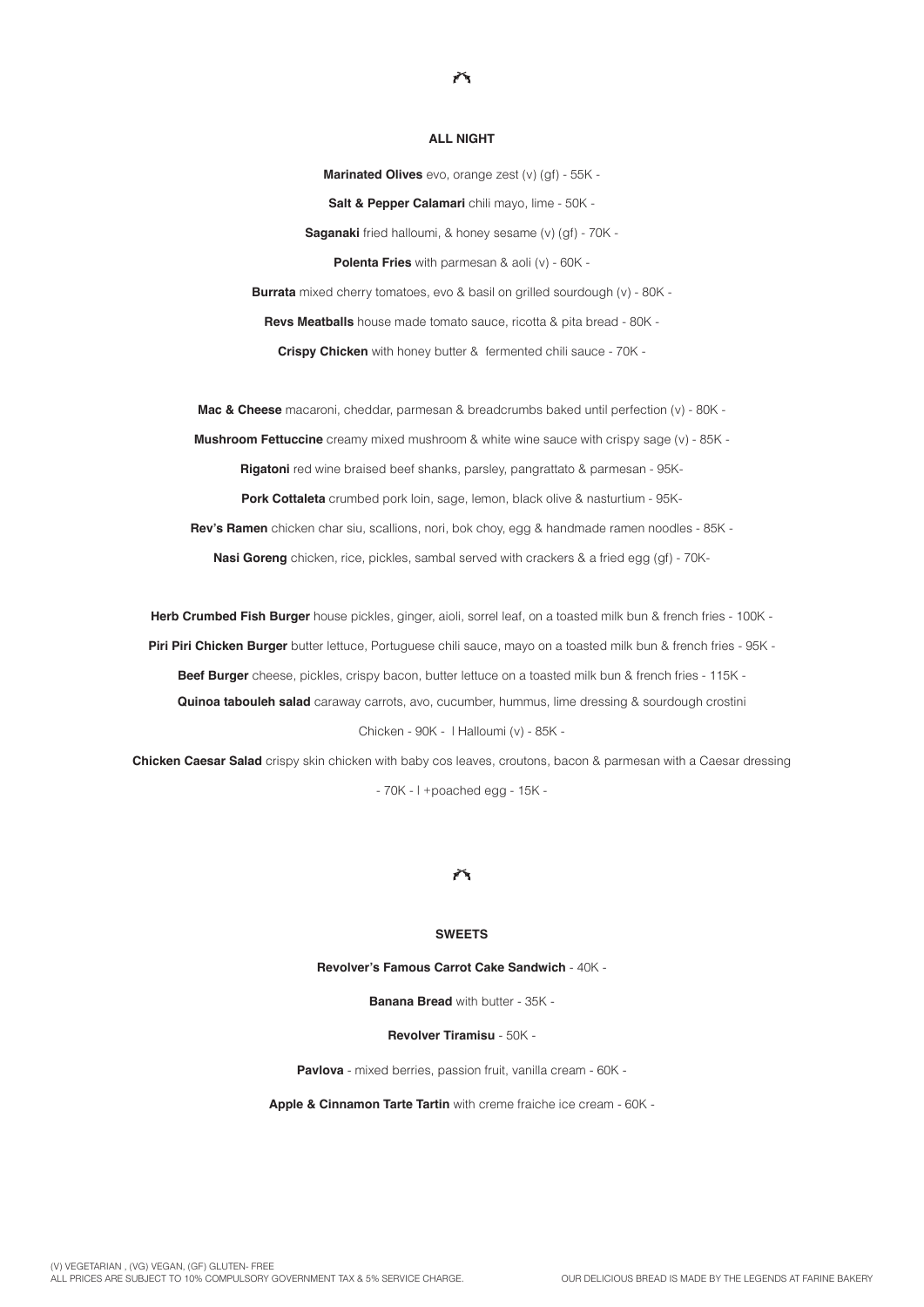#### **SIGNATURE COCKTAILS**

ň

- 120K -

**Aperol Sour** Aperol, amaretto, lemon, orange peel

**Sbagliato** Guava Campari, sweet vermouth, peach, sparkling wine

**Breakfast Martini** Gin, tripple sec, pineapple marmalade, lime, kaffir leaf

**Paloma** Vanilla tequila, ginger shrub, passion fruit, soda, lime zest

**Angel Eyes** Spicy tequila, hibiscus, charred lime, sea salt

**Soco Sour** Southern Comfort, lemon, simple syrup

**Revs Negroni** Gin, Campari, sweet vermouth, crushed coffee beans

**Espresso Martini** Vodka, coffee liqueur, espresso, caramel

#### **HIGHBALLS**

#### - 120K -

**Mia Wallace** Bourbon, green apple soda, bitters

**Vincent Vega** Japanese Gin, cherry soda, kaffir leaf

ň

# **CLASSIC COCKTAILS**

- 120K -

**Aperol Spritz Negroni Americano Milano - Torino Whiskey Sour Old Fashioned Dry / Wet / Dirty Martini Margarita Bloody Mary**

六

## **CHAMPAGNE & WINE**

GLS / BTL

# **NATURAL**

**Delinquente Tuff Nutt** - Bianco Pet Nat - 900K -

### **BUBBLES**

**Fantinel Prosecco** - Extra Dry, Italy - 650K - **Moët & Chandon** - France - 1700K -

#### **WHITE**

**Tempo Sauvignon Blanc** N/V - 90K / 420K - **Luis Felipe Edwards Chardonnay** 2016, Chile - 120K / 580K - **Fantinel Borgo Tesis Pinot Grigio** 2019, Italy - 600K - **Scorpius Marlborough Sauv Blanc** 2019, NZ - 620K -

# **ROSE**

**Tempo Rose** N/V - 90K / 420K - **Studio By Miraval Provence** France - 880K -

#### **RED**

**Tempo Cabernet Merlot** N/V - 90K / 420K - **Vidal-Fleury Cotes Du Rhone Grenache** 2013, France - 620K - **Scorpius Pinot Noir** 2018, NZ - 770K - **Maseira Borgo dei Trulli Negroamaro** - 120K / 580K -

 $\widetilde{r}$ 

**BEER**

**Bintang** - 40K-

**San Miguel** - 45K -

**Kura Kura Island Ale** by can - 69K -

**Sapporo** - 75K -